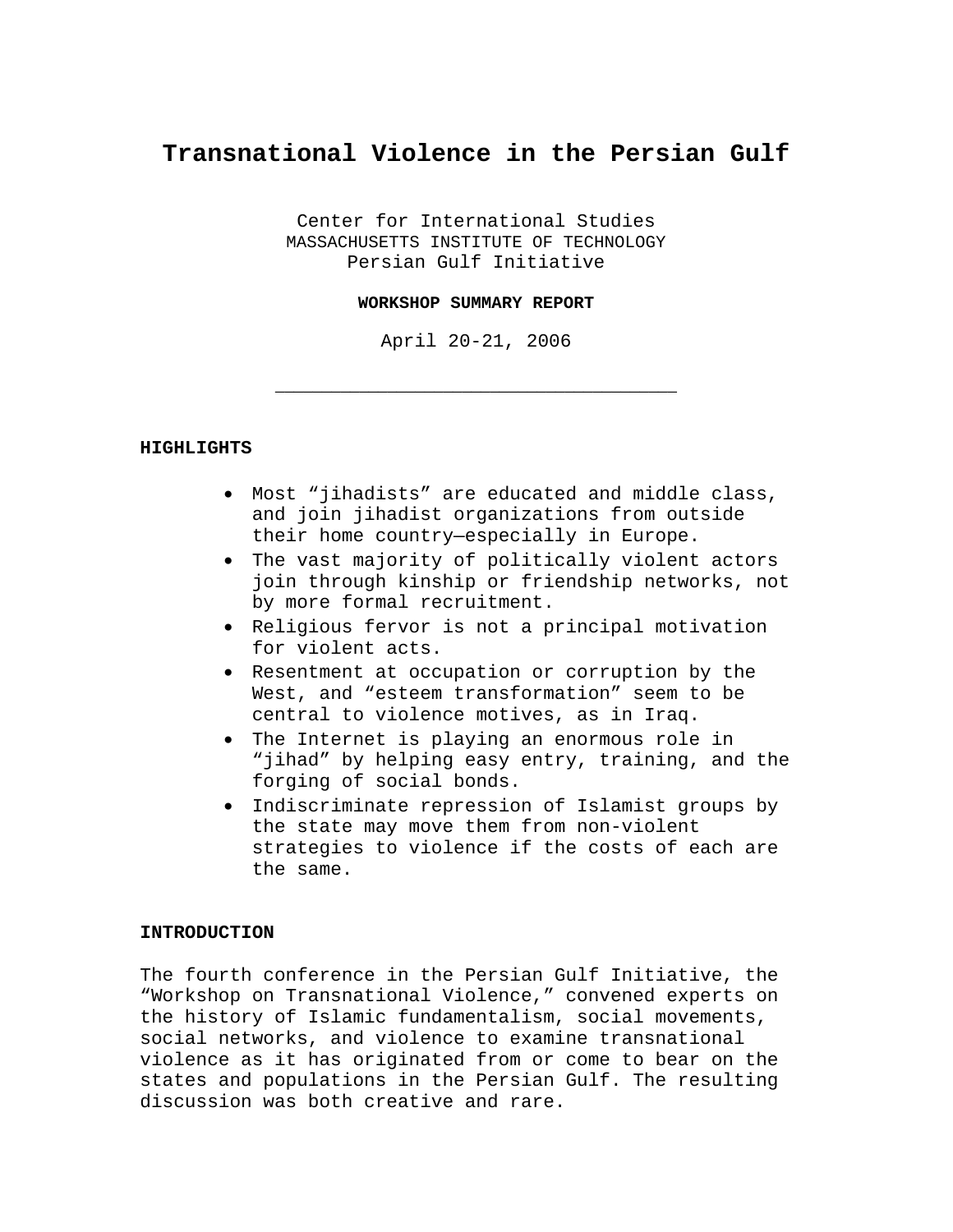We summarize the workshop highlights below, and in five parts: *Global Islamic Extremists*; *Understanding Radicalization*; *Dissuading, Preventing and Countering Extremist Violence; Iraq*; and *Implications for Policy and Academic Research*. Two subjects deserve special note, as they defy widely accepted conventional wisdoms: one is the nature of Sunni extremist radicalization, as informed by data on today's terrorists as well as a long-standing literature; the other is the often ignored or misunderstood role of emotion in these processes, and particularly its interaction with media.

| Participants                                                                                                                                                             |
|--------------------------------------------------------------------------------------------------------------------------------------------------------------------------|
| John Tirman, Executive Director, MIT Center for<br>International Studies, chair<br>Nichole Argo, Ph.D. candidate, Political Science,<br>MIT, discussant and rapporteur   |
| Presenters:                                                                                                                                                              |
| Scott Atran, National Center for Scientific<br>$\bullet$<br>Research, Paris, France, and Research<br>Scientist, Institute for Social Research,<br>University of Michigan |
| Mohammed Hafez, Visiting Professor of<br>$\bullet$<br>Political Science, University of Missouri,<br>Kansas City                                                          |
| Ahmed S. Hashim, Professor, Strategic Research<br>Department, Naval War College                                                                                          |
| . Quinn Mecham, Associate Professor of Political<br>Science, Middlebury College                                                                                          |
| David Siddhartha Patel, Ph.D. candidate in<br>$\bullet$<br>Political Science, Stanford University                                                                        |
| Rueven Paz, Director, Project for the Research<br>of Islamist Movements (PRISM), GLORIA Center<br>at the Interdisciplinary Center, Herzliya,<br>Israel                   |
| . Roger Petersen, Professor of Political<br>Science, MIT                                                                                                                 |
| Participants:                                                                                                                                                            |
| · Ali Banuazizi, Boston College                                                                                                                                          |
| Barbara Bodine, MIT Center for International<br>$\bullet$                                                                                                                |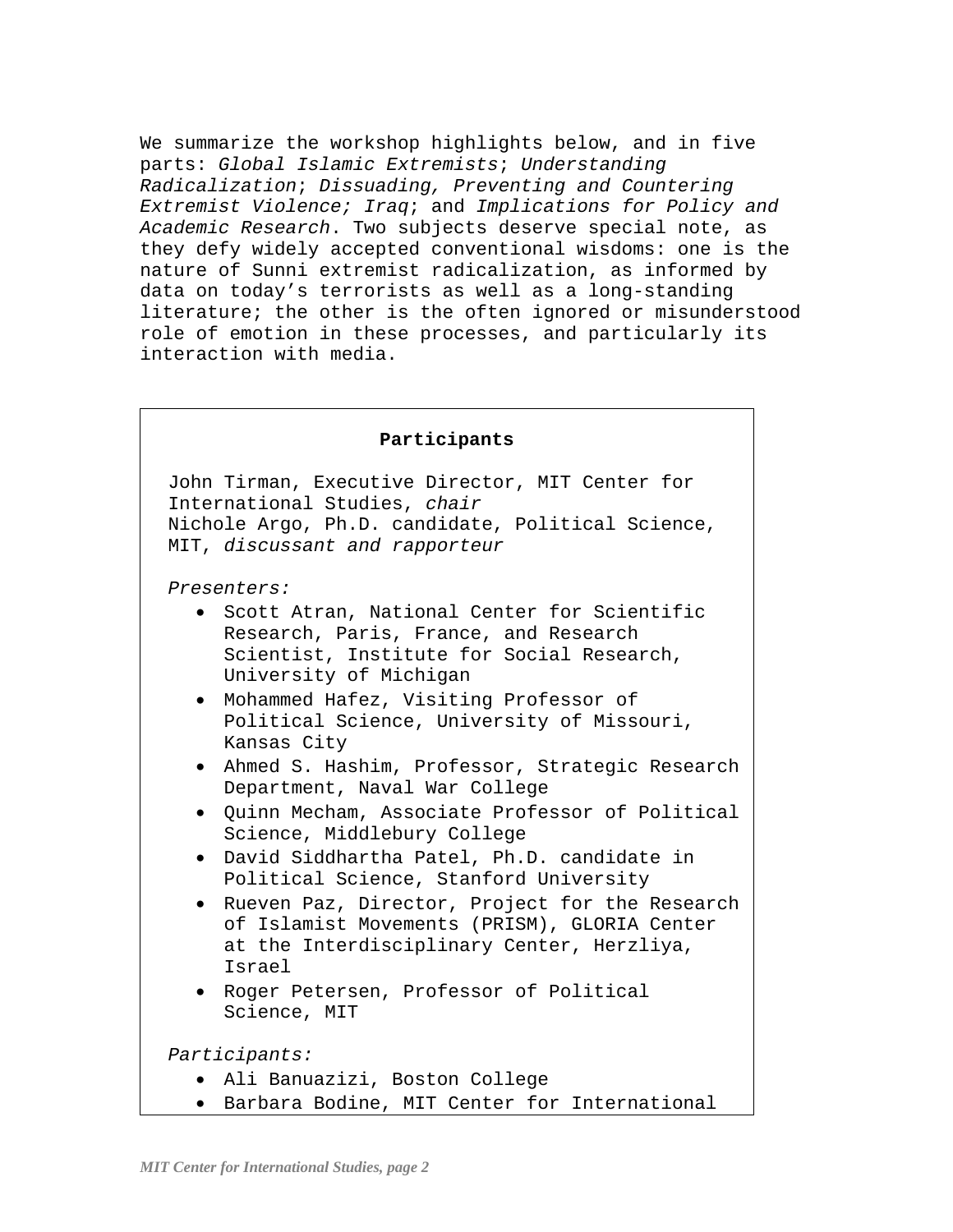Studies

- Shai Feldman, Crown Center, Brandeis University
- Augustus Richard Norton, Boston University

# **I. GLOBAL ISLAMIC EXTREMISTS**

Previous to 9/11, Islamic terror was anchored in the Persian Gulf: Osama bin Laden was known to fund, inspire, or even orchestrate smaller terrorism movements throughout the Muslim world, and the core group around him was largely Saudi and Egyptian. This regional anchoring appears to have changed, however, as international efforts to counter terror have debilitated al Qaeda leadership, and disabled whatever hierarchical functioning existed before. Terror has by no means been decapitated; it has instead transformed. The leadership of the old Al Qaeda does not today know the individuals comprising the global terror network—which raises questions about the nature of this "network."

We are thus presented with two questions:

- Who is joining the jihad?
- How do they come to it?

The answers to these questions are important. As proven or assumed, they are shaping global responses.

The workshop was fortunate to have two participants present findings from their independently created databases of 400 plus Sunni extremists from around the world. Given that their findings generally overlapped, they are summarized below without distinction.

## **Who They Are**

The typical jihadi is competent, educated, and generally middle-class. He or she does not suffer depression or sociopathy, and often has not personally suffered grievances beyond—or even at the level of—their home communities. Outside of Palestine, most jihadis are married. As one presenter put it, "It is impossible to profile those who will join the jihad."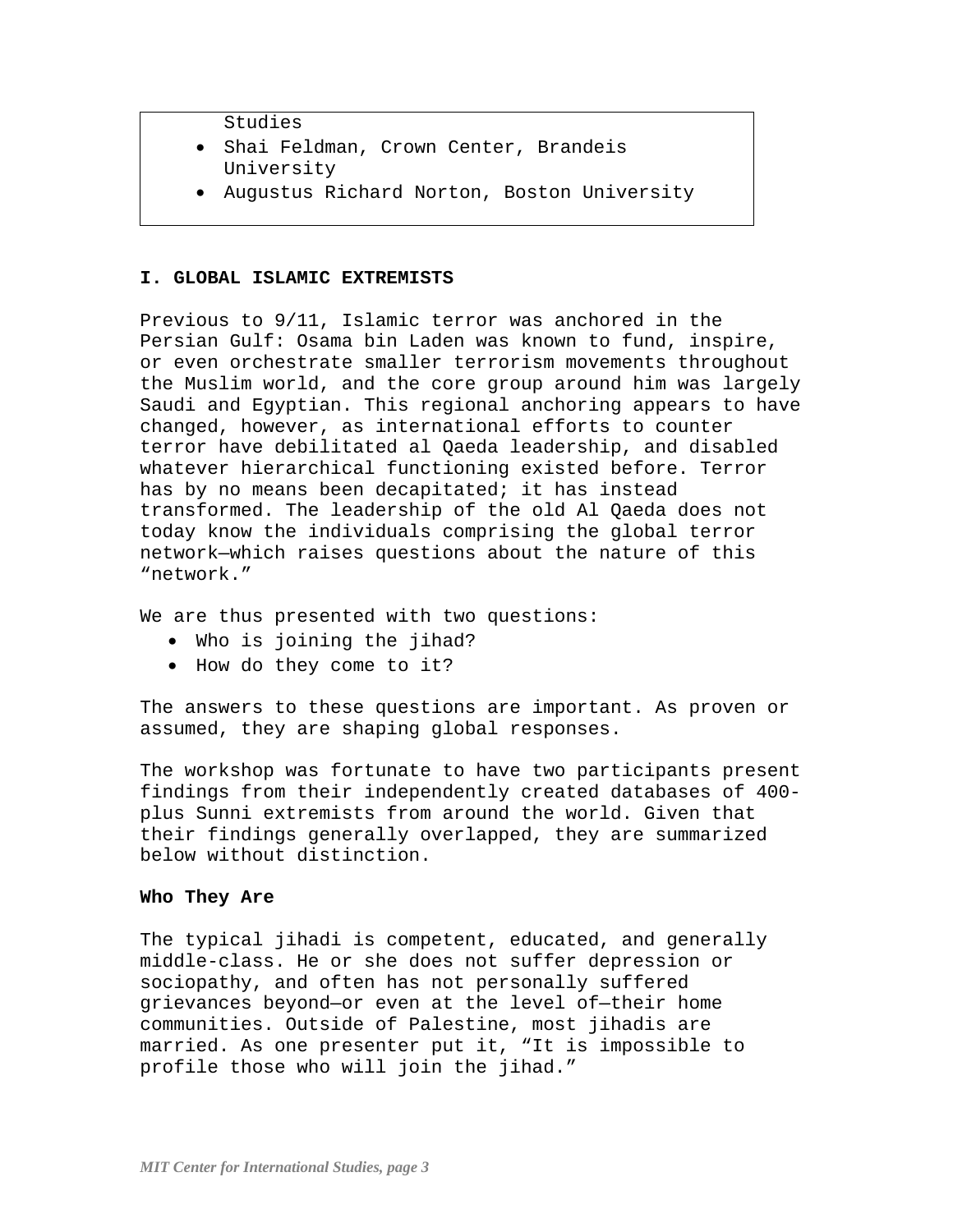Importantly, approximately 87 percent of today's jihadis join the jihad from outside their country of origin. Most of them live in Europe as part of a growing Arab/Muslim diaspora. Of those living in their home countries, 14 percent have worked for their country's security services, and 6 percent are or have been prominent local or national politicians. These are not individuals who have been left out of the system: one in five has been part of his/her country's political or security services.

The most heavily represented nationalities were Saudis (17%), Pakistanis (8.5%), Egyptians (7%), Moroccans (6%) and Iraqis (5%). But as curious as who appears to comprise the global extremist network is who does not. One presenter said, "I have yet to find one Afghan who is genuinely part of any international movement. It's ironic, because while Afghanistan has been a central feature in global jihad, its people never really were." Similarly, the majority of Iraqi (61%), Indonesian (81%), Filipino (89%), and American and U.K. nationals in the intelligence sets have not been known to operate outside their own countries.

Though concerns about "the next Afghanistan" are often voiced, as of yet "we haven't really been able to find new global hubs to which everybody of all nationalities are going," concluded one presenter. "They're either staying where they are [as immigrants] or going back to their own country." That said, in a series of surveys with jihadis throughout Europe and Asia, 80 percent of jihadis expressed support for attacking the far enemy, *i.e*., the West, a number that includes Indonesia's Jemaah Islamiyya.

#### **How They Join**

In stark contrast to conventional wisdom that organizational or educational indoctrination breeds terror, the data show that new jihadis "enlist" organically, through friendship and kinship networks (70% and 20%, respectively). Perhaps this helps to explain how newer attacks are carried out by small, decentralized groups with little physical contact with one another.

During the past two years, we have also seen an increasing number of self-constituting and self-mobilizing groups. They appear to radicalize through the Internet, and hold weak or no ties to previous terror organizations.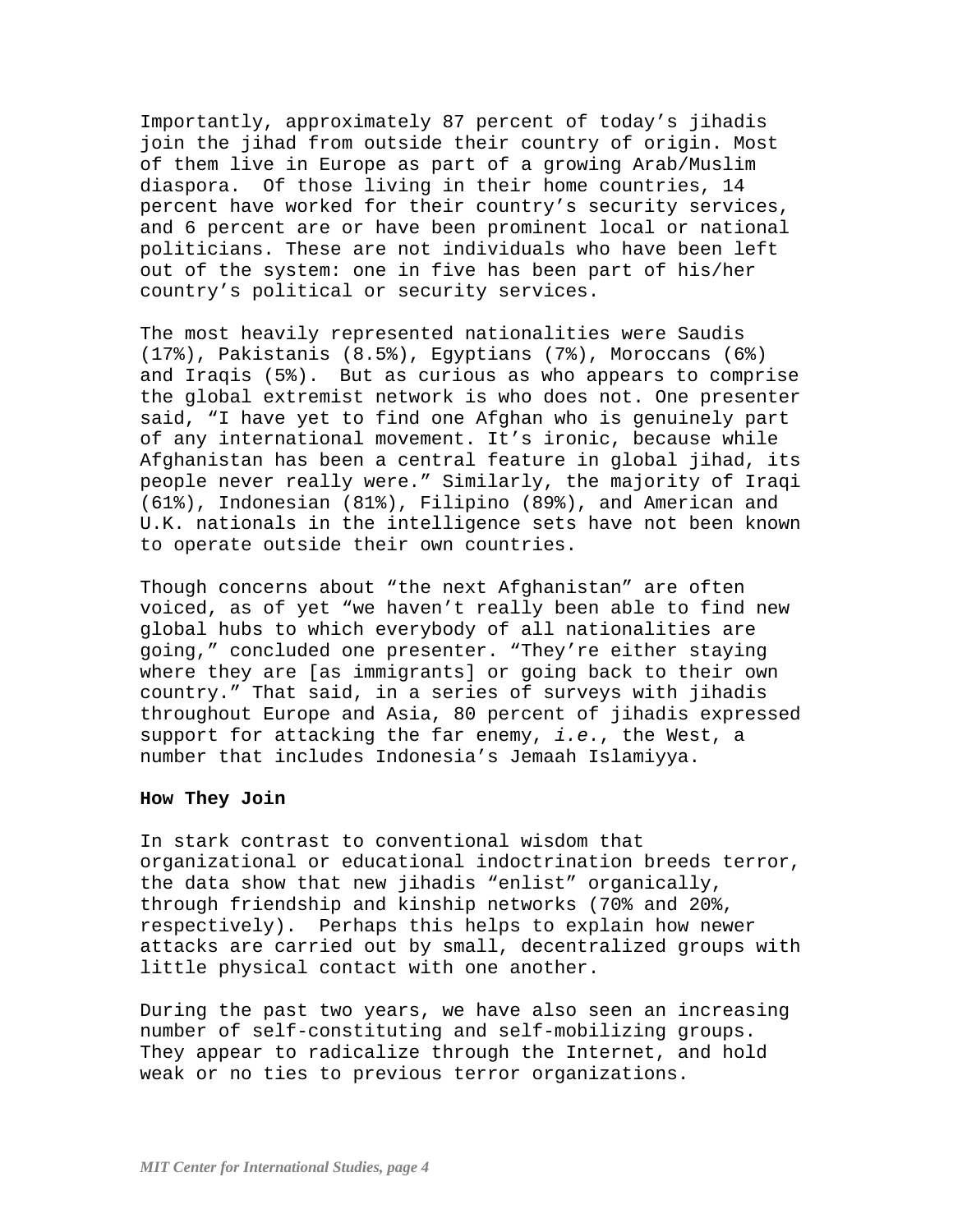Who are these self-radicalizers? Like other Sunni extremists, the perpetrators of the bombings in London 2005, in Madrid 2004, or in Bali, among others, weren't born of poverty or low education. Their religious knowledge appears to have been relatively shallow, and it is unclear whether acquisition of religious belief was a cause or consequence of their radicalization.

According to one presenter, the network responsible for the 2004 Madrid bombings is representative of findings in as many as 50 other terror network analyses they are doing. What is fascinating about the network's evolution is its dense and random nature: the network grew by chance, contingency, and marriage—not with the strategic, ideological, or even intentionality one might have expected.

#### **II. UNDERSTANDING RADICALIZATION**

If many of the common stereotypes of jihadis are not supportable, how then do we understand "conversion," recruitment, and the other processes at work in the human composition of militant Islam? The West's ability to understand the complex radicalization processes claiming masses of Muslims throughout the world today may be its biggest challenge.

Stated or assumed, Islamic religious ideology is often construed to be the root cause of transnational terror. As one participant claimed, "We look at the Islamic discourse and conclude that it is the problem." But what if this discourse and the violence associated with it is an outcome or by-product of larger structural and emotional processes?

The workshop's Islam experts emphasized that violence is not endogenous to the message of Salafism (that which purportedly adheres to the earliest devotions of Islam). Others claimed that it is not the Salafi message itself that is motivating jihadis. Instead, once jihadists are motivated, the message appears to play a strong role in justifying and maintaining commitment to jihad.

Several facts support this argument. First, there are many Salafis who do not endorse violence, despite their belief that the malaise in the *umma* is the result of collaboration of Arab governments with the West and other such laments.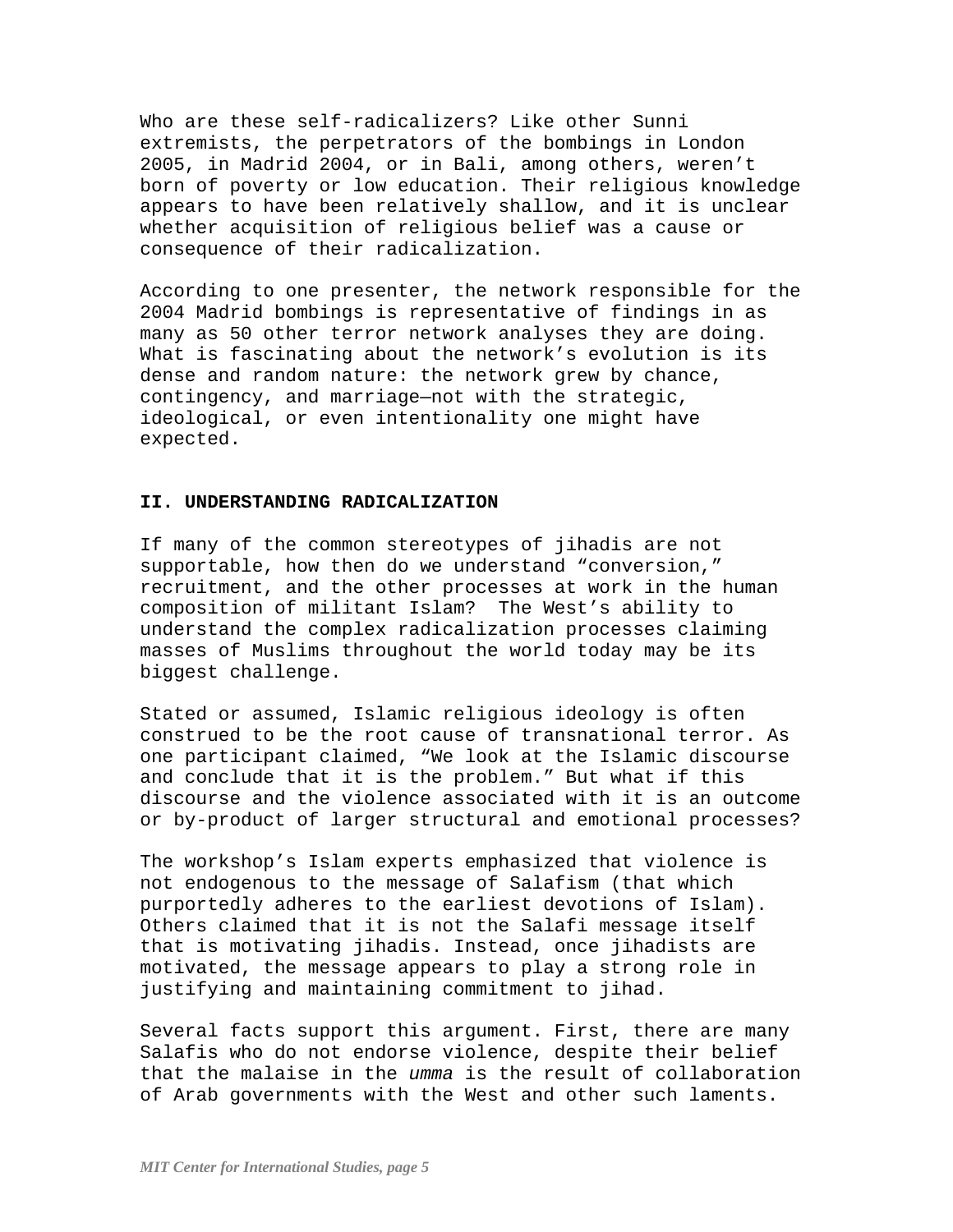Moreover, we know that today's jihadis are usually not deeply religious. In the words of one participant: "When I interview guys that have joined the jihad I find a remarkably flattened message. They don't even know the pillars of Islam. They know a few words. But by plugging into the jihad they get the feeling that they are doing something. *Their esteem changes.*"

It need not be the Islamic nature of the jihadi struggle that makes this esteem transformation possible. Many others outside the religious frames of Islam or the Abraham traditions have engaged in politically violent behavior. Or consider the stories of David and Goliath and Jack and the Beanstalk. They are thematically equivalent—a grievance exists, and on some level the individual feels the need to do something. As one participant said, "Jihad is just a means. $^{\prime\prime}{}^{1}$ 

A third reason to question the conventional wisdom on ideology and indoctrination is that we have seen this reasoning before, and in times of similar threat: against the enemies of communism and Nazism, ideology was discredited as a causal variable. Research then asked how and why people joined communist groups, and how and why they radicalized as they did. Much like the jihadi data cited above, the answer was mundane: social networks.

A fourth arena of evidence comes from a study of weakagainst-strong resistance in Eastern Europe throughout the Second World War. One of the best predictors of high-risk and high-sacrifice violence against occupation or political puppets was resentment, an emotion that depended upon inversions of group status. Even if the group that was placed in a higher status wasn't a threat, it would be attacked. So grievance and its correlate of emotion were prerequisites to the formation of resistance.

This scholar then found that communities that were small and home to a significant number of social (rather than political or economic) groups were more likely to get involved in risky rebellion. The best predictor of getting involved was friendship groups. In short, and contrary to popular perceptions then, rebellion was bottom-up, community based, and a product of local norms of reciprocity. As in the studies of communism, ideology was important, but not until *after* people organized. Through friendship bonds, they were sucked into small cells, and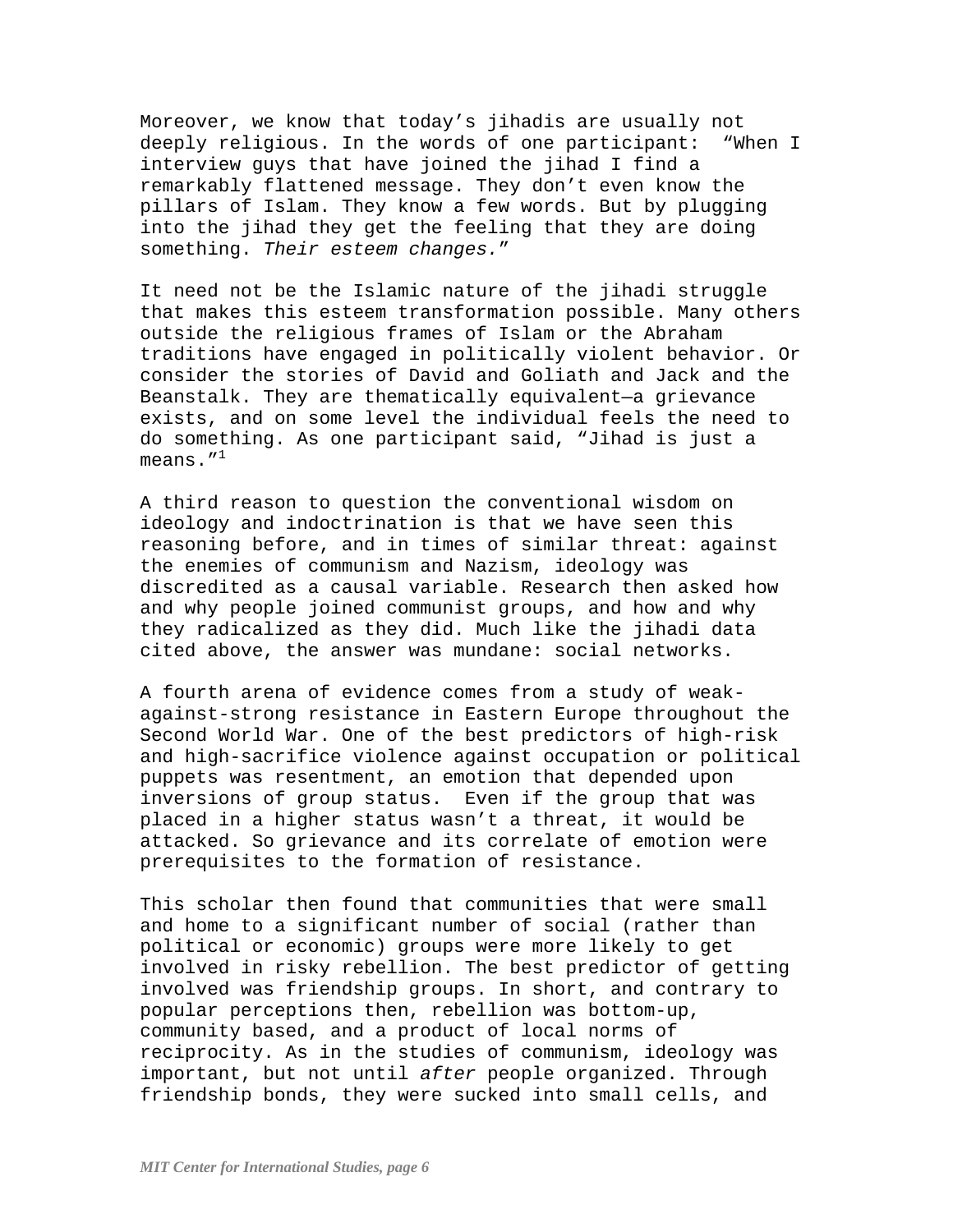once there, they grabbed an ideology that helped maintain their actions and beliefs.

The additional finding in this study was that emotion was more important than traditional narratives. As presented, "It wasn't that longstanding ethnic myths didn't exist, but certain structural factors were required to bring them to salience."

Together, these four insights suggest that we need to rethink the role of ideology, if not in sustaining and justifying global terrorism, then in motivating it. The appeal of jihad appears to be as metaphor—specifically a metaphor of social protest. On the one hand, it says, "you are being oppressed," and that is resonating for Muslims in a broad array of circumstances. On the other hand, it says, "you can and should do something about it," and that seems to confer dignity to those who feel diminished. There is even some fascinating evidence that, once established, the metaphor appears to be adopted by outsiders. A cursory review of white supremist websites reveals shocking new language—including headlines on "Aryan Jihad."

Whatever the mechanism, jihad has created new options for social and military action. One participant interviewed a European extremist who joined the jihad because his sister was insulted. When asked what he would have done had the insult occurred 10 years ago, he said, "I don't know, we didn't have jihad then."

#### **Rethinking Emotion**

Emotion is noteworthy in the discussions of motivation and mobilization above: alienation, anger, and shame have been used as descriptions of Europe's diaspora Muslims, many of which comprise the Sunni extremist network. Emotion exists in the seemingly benign social bonds that gradually radicalize decentralized terror networks, and even today's self-starters. Emotion galvanizes populations in response to a clear change in group status. And emotion fosters the type of risk acceptance and sacrifice necessary for weak groups to take on strong militaries. Importantly, emotion in these cases is not invoked in an irrational/pathological sense, but as a normal response to the political events and social structure of daily life.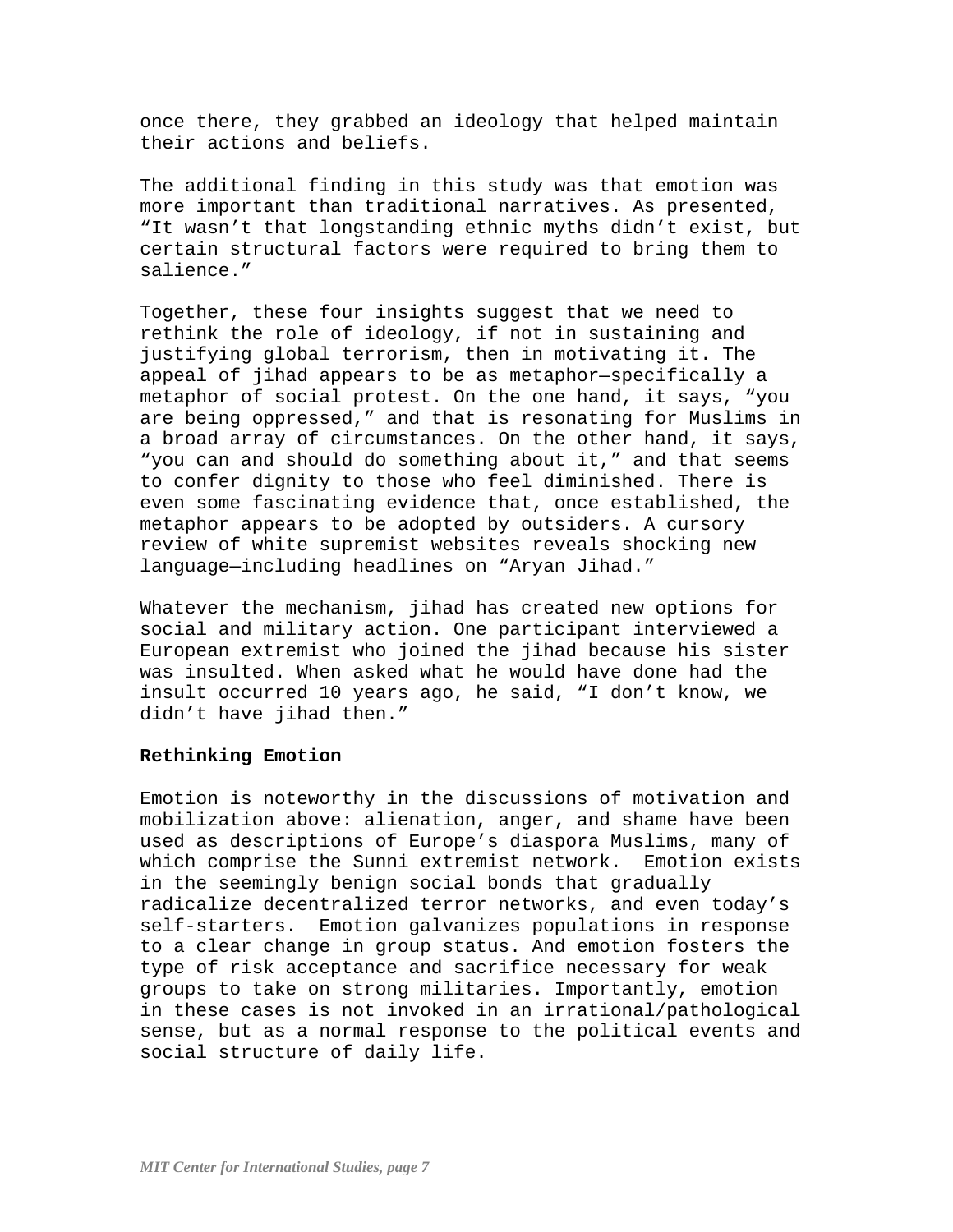Though rarely acknowledged in the rational choice models of much social science, emotions appear integral to all the processes surrounding terror: networks, motivation, and ideology. They are central to the radicalization story because changes in structure (*e.g.*, wars in Afghanistan or Palestine, political repression throughout the Arab world, occupation in Iraq, etc.) affect emotion, and emotion affects the formation of one's beliefs and the salience of one's preferences.

Emotions play a role in two additional processes tied to radicalization. The first is the use of emotion in jihadi videos, the second, its "invisible hand" over the Internet.

One participant, whose current project is to review jihadi videos on the Internet, finds them to follow a common narrative consisting of three themes.

- 1) Humiliation is the heart of the narrative, with images of the West in concerted effort to target the Muslim world. It attacks without justification, killing innocent children, storming civilian homes and defiling Muslim women. It is heart-wrenching, even to the Western observer. These images attempt to personalize the struggle.
- 2) Impotence and collusion. Having prompted the emotion that something terribly wrong is happening, most jihadi videos then make the point that Arab leaders are doing nothing about it. Arab leaders shake hands with the West. Some have images of the Star of David on their foreheads. The message is clear: the leaders will not act, so common Muslims must.
- 3) Sacrifice and victory**.** The last part of the videos show devout commoners preparing jihad in the name of the people, successfully bombing a Western stakeout, and attributing the victory to God. In these frames, the jihadis have flipped the stakes: they have gone from "we are humiliated" to "we have humiliated the oppressor."

This scholar noted that the marketers of jihad use imagery, poetry, and biography to attract recruits, not theological argumentation. These are emotional narratives. Their images adhere to cultural fidelity, cut across ideological commitments, and offer diagnostic, prognostic, and motivational frameworks. They also serve as facilitators of moral disengagement—by dehumanizing the enemy and pitching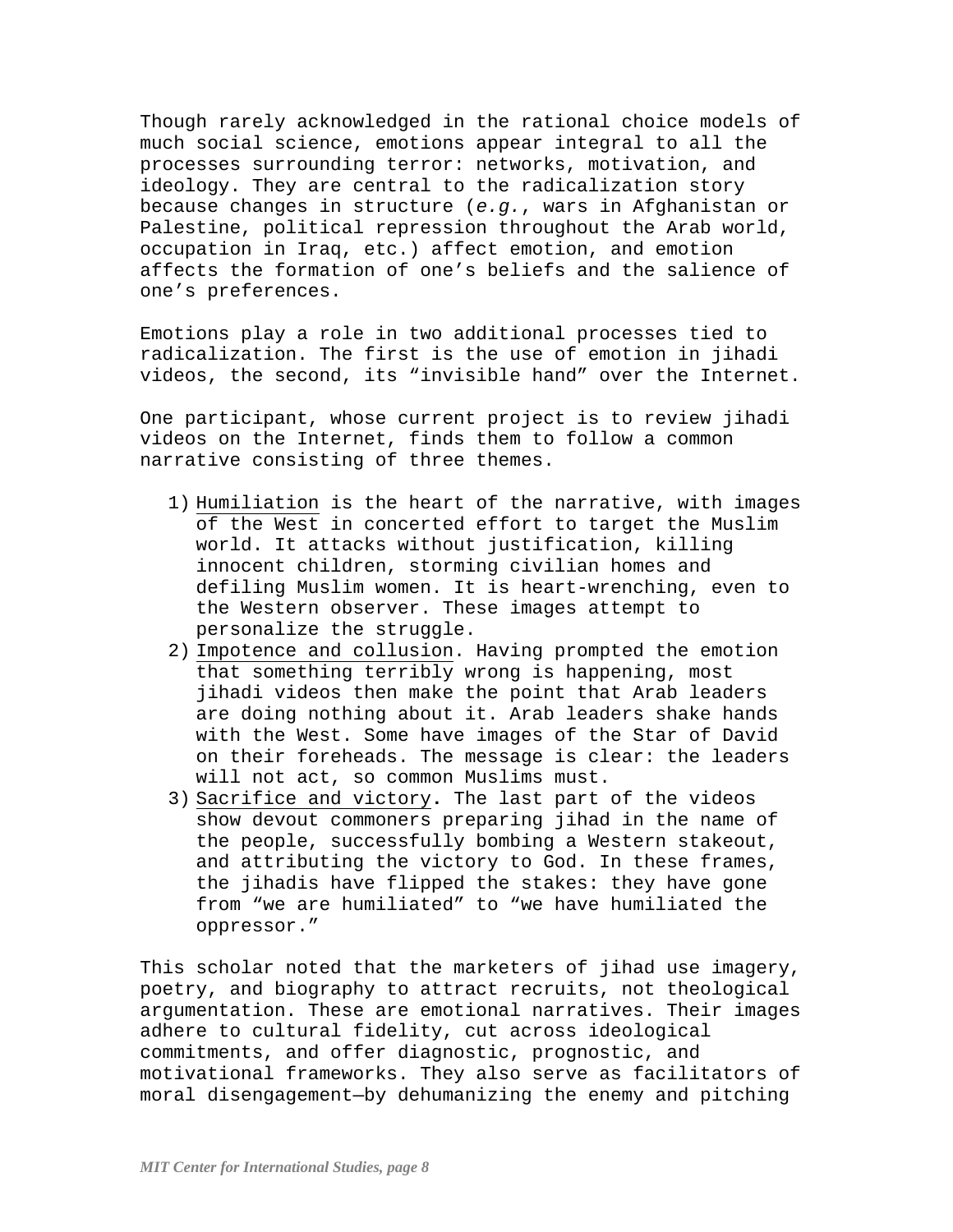the struggle in terms of defense, fighting back is the only moral thing to do. They seek to shame bystanders into action, and they give legitimacy to those who are acting.

## **The Role of the Internet**

In the past six years, the number of jihadi websites has grown from fewer than 20 to more than 4,000. Web designers are savvy, clearly targeting a 15 to 30-year-old audience with an MTV-like model of graphics and messaging.

As one participant noted, "The people reading these websites are in many cases people whose understanding and knowledge of Islam is very poor. They are attracted to symbols and slogans…They are asking 'What does Islam have for me, based on the world today? How do I do jihad?'"

For the most part, the West laments the Internet's content specifically its ability to canonize the jihad's martyrs long after they have died. But going beyond content, workshop participants emphasized two other critical means by which the Internet is reshaping the social organization of today's terror: network connectivity and solidarity.

Websites run by jihadists, or "web agents," are "assuming central roles as actors, bridges and hubs in jihadi social networks," said one contributor who has begun entering websites into his database and modeling them as agents in a social network. "We've found web agents to control resources and information much like physical agents, even as bin Laden did before."

This does not mean that web agents are becoming anonymous virtual leaders, however. Indeed, the network has shifted more generally to a "leaderless resistance" model, with the online teachings of men like Mustafa Setmariam Nasar (also known as Abu Mus'ab al-Suri), the new global jihadi Web "star" and principal theoretician of "leaderless jihad," at its forefront.

Perhaps most striking of all is that the Internet appears to foster social bonds with more speed and durability than the bonds we form in daily life. Indeed, the unique properties of Internet bonding extend beyond jihad: studies show that dating over the Internet tends to lead to more stable relationships than meetings in person. But the jihad has capitalized on this, and has led to new forms of social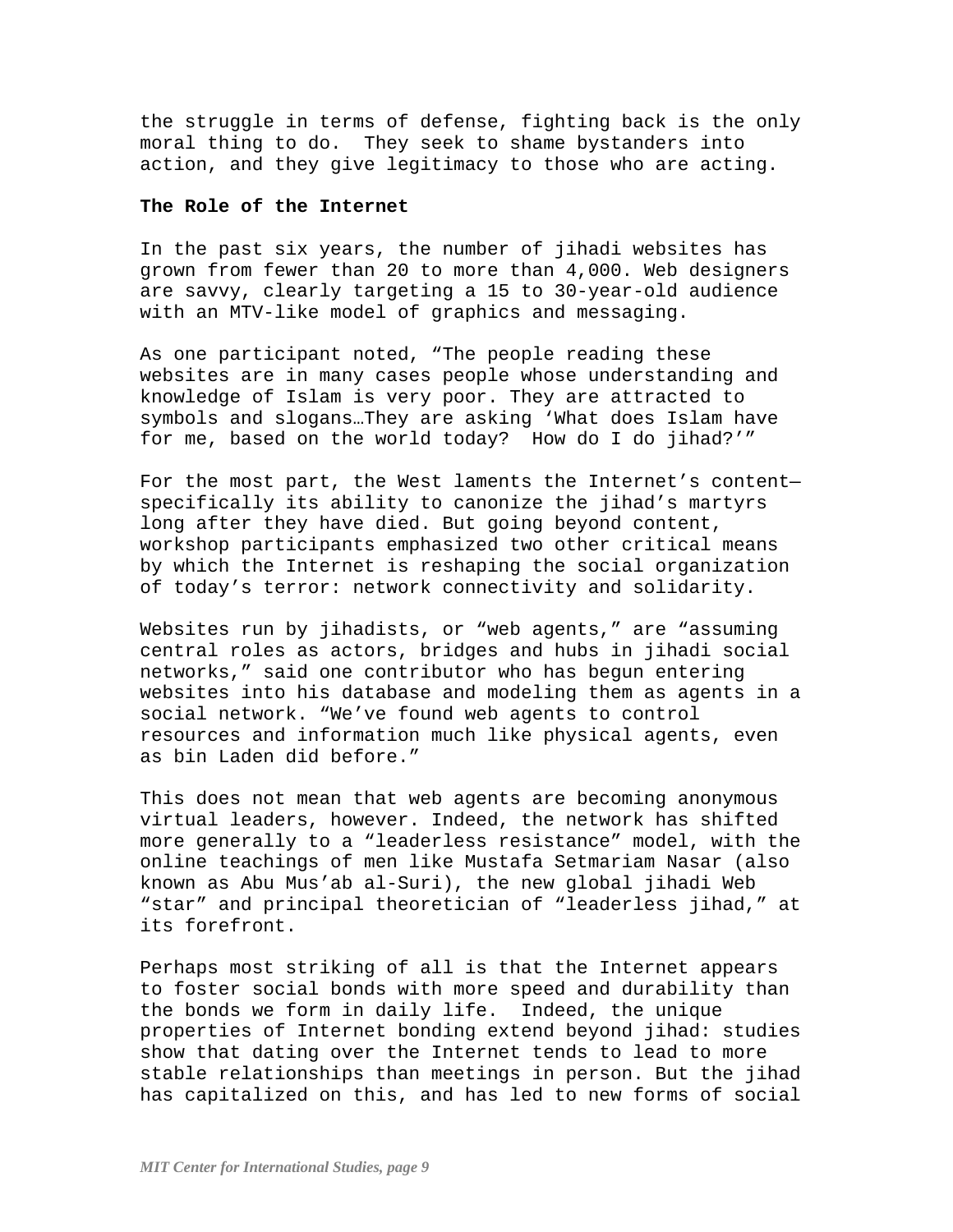organization within it. For instance, women traditionally had a hard time entering jihad because they weren't allowed to mix with men in person, but they are now entering networks via the Internet, where they quickly form and cement relationships. The Internet also facilitates a branching of networks. "When a Tamil guy takes a job somewhere, we find the internet facilitates the new groups that follow him as he makes new connections. Individuals bring their friends online and re-bond in stunning ways," shared the researcher.

Why is Internet bonding quicker and stronger than in real life? It is a question for further research. "It's because groups don't have to do the alpha male thing," suggested one presenter. Neither, when you join a group online, are the risks and costs associated with joining a group ever before you, suggested another. "You have no idea how big your virtual community is. Your threshold for joining the world is pretty low." Whatever the reason, research is needed to better understand a phenomenon that is transforming terror as well as the rest of our world.

#### **Sacred Values**

Fascinating surveys have been done with imprisoned jihadis that reveal values—specifically, sacred values. Sacred values are held in every culture as those values without tradeoff, values that are uncompromising. Honor or dignity could be one, putting your military unit before yourself another, or, in civilian life, prohibition against selling your children yet another. In a series of surveys, one researcher found that allegiance to jihad trumps everything else for jihadis, except profession of faith.

The realm of sacred values is fundamentally different from the realm of utilitarian tradeoffs. In fact, surveys show that if you offer an instrumental concession in return for a sacred value, respondents become angry, and support for violence increases. Tools such as dissuasion and deterrence offer nothing in this realm. Only a token, symbolic tradeoff pushes their support for violence down.

Unfortunately, there is little research on the cognitive or emotional structure of sacred values. We do not understand how sacred values are acquired or accommodated in one's system of prior beliefs, but it could be a critical research path for the future.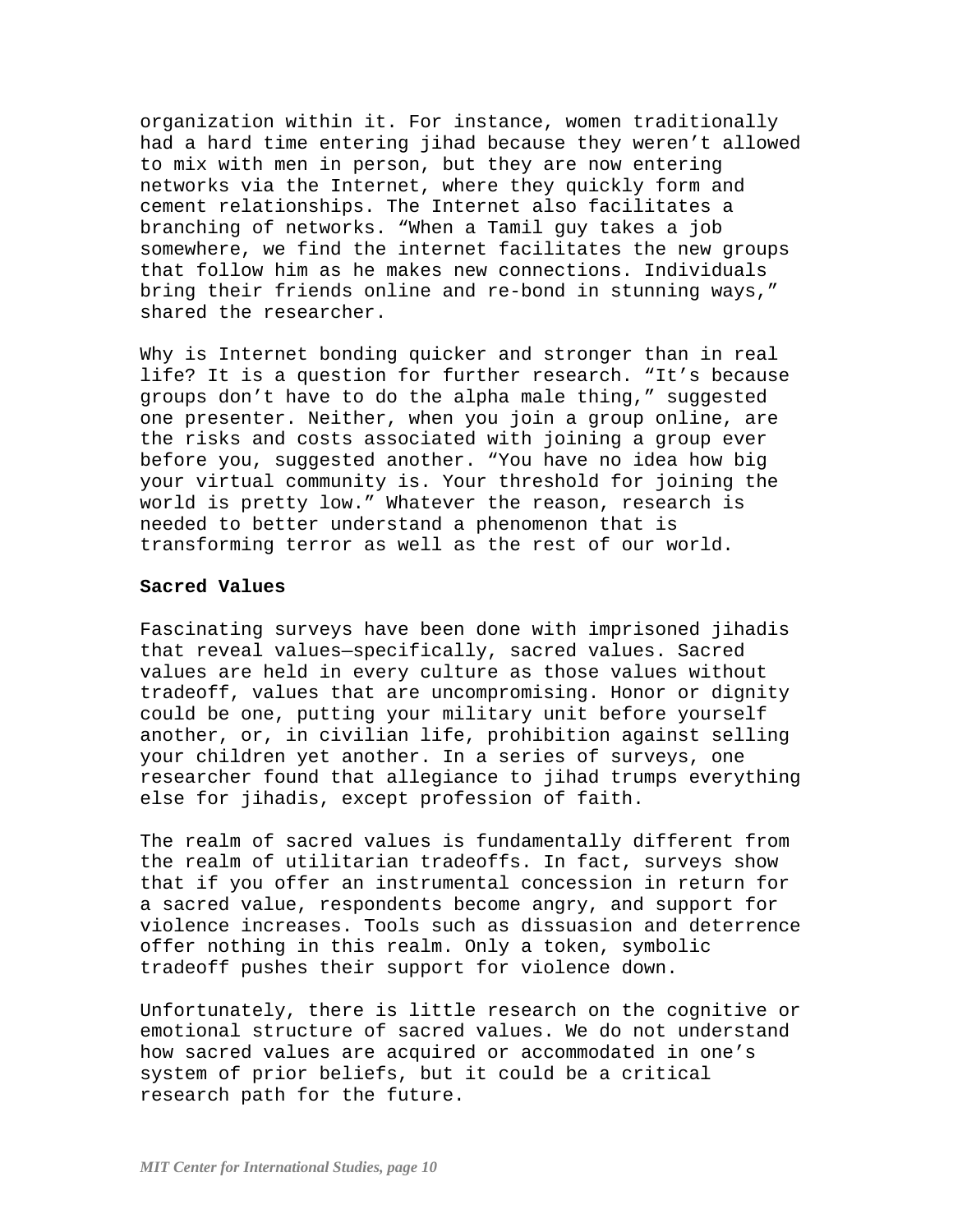# **III. DISSUADING, PREVENTING, AND COUNTERING EXTREMIST VIOLENCE**

Workshop planners posed the following questions to participants: Why do groups become violent? Why do violent groups become transnational? Once the move towards violence or across borders has happened, can organizations go back?

"The vast majority of Islamic mobilization is not violent," noted one participant. Further, history shows that even violent movements are seldom committed to violence irrespective of conditions. The question is, what conditions foster choosing violence?

Violence can and often does start as a result of internal fighting. In such cases, one faction of the group is able to hijack the agenda of the movement through the use of violence. But according to one presenter, we also should heed the structure of incentives between the state and the Islamic group. Under some repressive conditions, the costs of violence may not exceed nonviolent tactics for the organization. Some groups become violent because, in order to maintain themselves, illegal means are necessary.

Repression is a difficult for reasons of geography, financing, and consistent political will, among others. Moreover, the question is not whether or not to repress, but *how* the state applies repression (*e.g*., discriminately or indiscriminately) and the *timing* of the repression. In the case of Egypt, the state repressed everyone, but the way it applied repression against the Muslim Brotherhood left available more options than did the repression applied to Islamic Jihad. This explains why the Muslim Brotherhood in Egypt never really turned to violence. Regarding the *timing* of repression, there appears to be a link between resistance and repression when repression is reactive rather than proactive, and when repression is inconsistent.

Non-state organizations that have switched from violence to nonviolence share a few factors in common: (1) they faced constraints on and consequences for continued violence; (2) they were simultaneously offered a chance to influence policy and the bureaucracy; and (3) such conditions were instituted for a lengthy period, thus giving the organization time to appraise its constituency and act.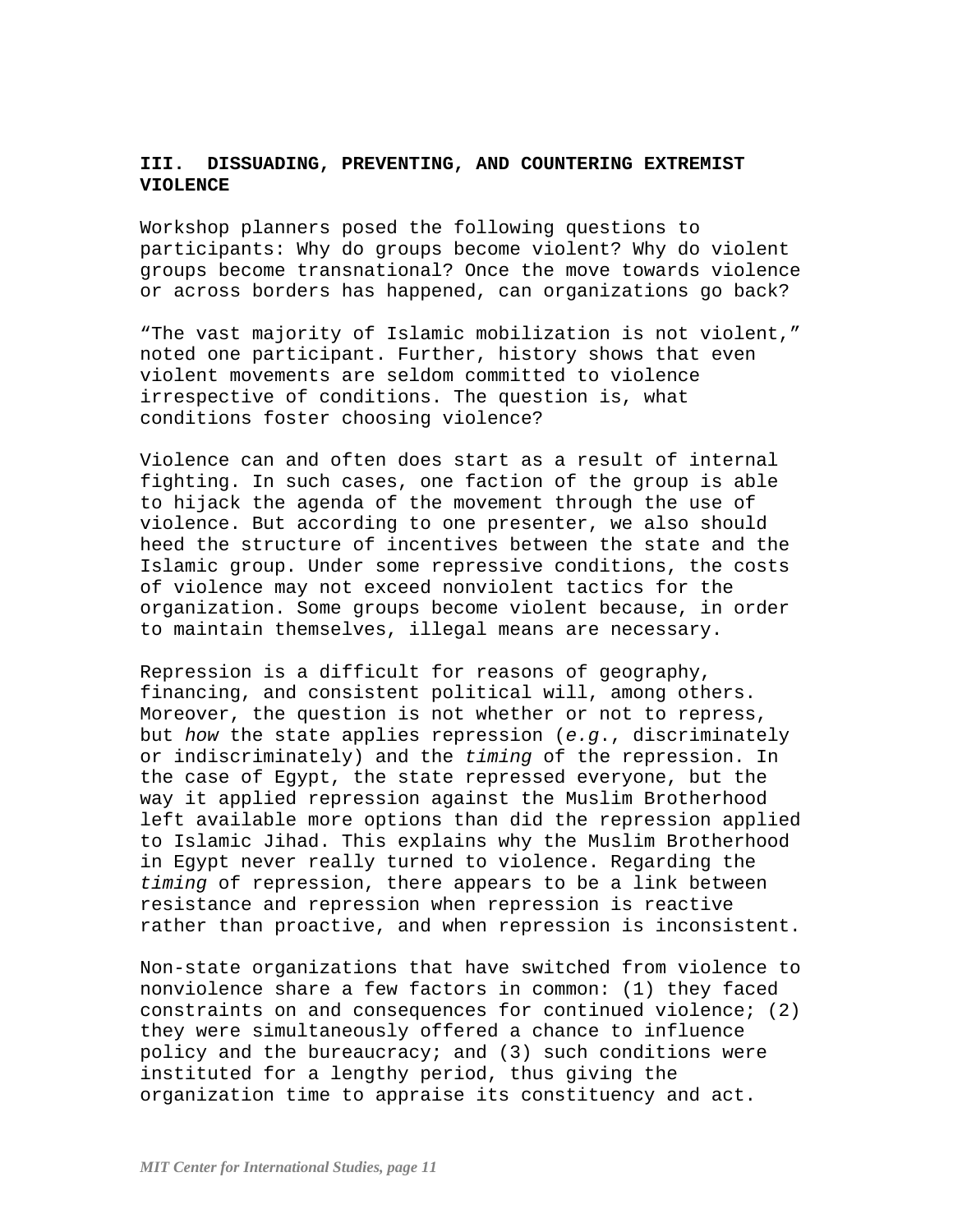Participants generally viewed organizational choices to use violence as malleable—meaning that political policies of constraint and opportunity can influence them.

They also highlighted the role of opportunities and constraints in organizational decisions to become transnational. For instance, global movements provide training, resources, and prestige. They allow an organization to show it is doing something, which is especially appealing in a context abroad, where it might be easier to operate than in the context of home repression. Organizations often cross borders for refuge. In a sense, they become transnational by default, but in the process they develop contacts that can be quite influential. Likewise, financing from other states or movements might start out as an initial contact or grant. But over time, the increasing interaction between organizations creates a different institution. This appears to be the case with early Al Qaeda: bin Laden simply offered money to disparate groups fighting local jihads, and a network grew.

Of course, states can sometimes incorporate violent groups to the effect of eliminating violence. But the challenge in the coming years will be creatively exploring if or how states can incorporate transnational organizations—be they violent or not.

## **IV. IRAQ**

The workshop panel on Iraq began with an update on the insurgency. Suicide bombers do not attack coalition forces as often as they once did, however coalition forces are still attacked regularly. While attacks on Iraqi security forces still do not number those against coalition forces, their success rate is much higher.

At the time of the workshop, there had been 443 known suicide attackers in Iraq, 102 of whom had been identified. Almost half of those identified came from Saudi Arabia. It is difficult to say whether the 102 known bombers are representative of the 300 we don't know about. What is striking, aside from the proportion of Saudis, is the small number of Iraqis in suicide bombings. Indeed, some have inferred from this that the foreigners are of a different ideological strain. Yet one participant, who was instrumental in crafting the successful counterinsurgency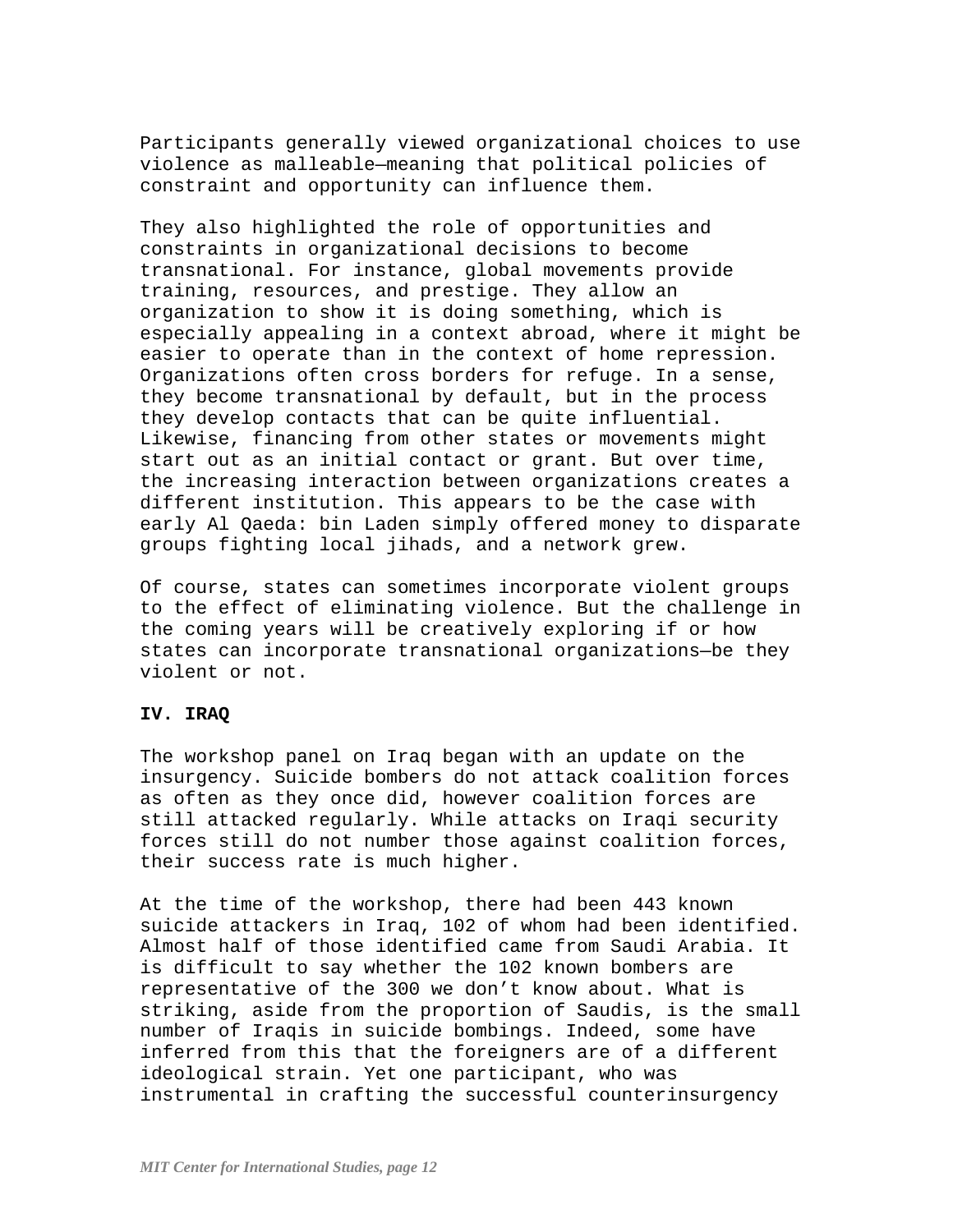strategy in Tel Afar, cautioned that motivation and logic is more strategic than that:

It's about bang for the buck…Some insurgents tell us about the foreign people who come to the insurgency. They say, "The Saudis we get are these frail little fanatical men devoid of training. We don't have time or resources to train them, so we give them the bombs…When the Egyptians, Algerians and Syrians come in…they've had military service, they can handle an AK-47. We put them on guard duty to see how they do and give them tasks to see how good they are."

Statistics on foreign insurgents in Iraq are hard to get at, but Saudis are also well represented here. Interestingly, those who were identified on a list of captured insurgents inside Iraq were linked to the royal family and/or were part of the Saudi state. There is a recent rise of Palestinian volunteers from Lebanon who are killed in Iraq. The wave of volunteers from other parts of the world is still taking place.

Is there a rhyme or reason to when and where they attack? Insurgent attacks tend to spike after counter-insurgency operations and amidst major political developments. "They are sending a message," said one participant, "that 'no matter what you do, we control the situation on the ground.'" This seemed to be borne out during the summer of 2006 after the jihadi leader Al-Zarqawi was killed in early June.

In response to the considerable confusion over insurgent numbers, one participant noted that most insurgents are not full-time. "You don't need a lot of full-time fighters to maintain an insurgency—in the 1970s, Hezbollah only had 450 at any given time. There is a reserve system, and forces swell at certain points. Like an accordion, insurgency can stretch."

Conventional wisdoms about post-war Iraq point to two reasons for the insurgency: one, Saddam's removal lifted the lid from a boiling pot of sectarian hatred; and two, mistaken and poorly executed U.S. policies created general outrage against the Coalition.

But if research on status change is correct, what really gave the insurgents legitimacy (and appears to be more important than transnational action) is the powerful emotion of resentment that arose in response to occupation.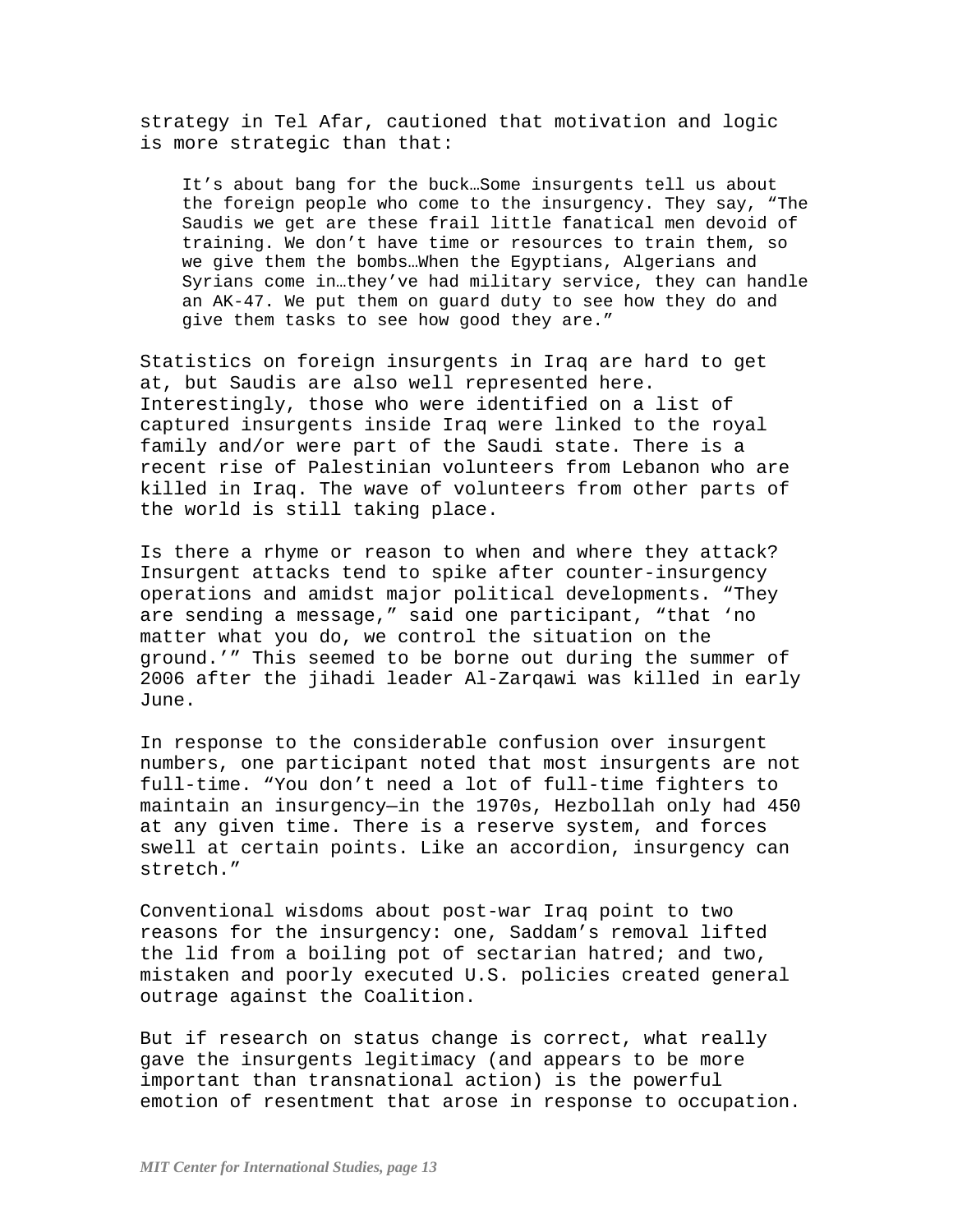Iraqi Sunnis, specifically, suffered a sectarian blow. The majority of Iraq Sunnis believe that Sunnis are the majority in the country, making it especially hard to accept international intervention that strengthened the Shia. The actions of the Coalition forces exacerbate this resentment, or intensify it, by indiscriminate actions, which have included high rates of civilian casualties.

Another participant encouraged the viewing of sectarian organization from the perspective of community structure. "In order to act, communities need shared expectations and common knowledge," he argued. "But such common knowledge in post-war Iraq was difficult . . . During Saddam it was dangerous to have opinions . . . It was difficult for Iraqis to know what other Iraqis knew."

After the war, Sunnis and Shiites were differentially equipped. Sunnis had been privileged under Saddam, and never needed to develop common knowledge institutions. For the Shiites, mosques became a way to coordinate messages. Thus, after the war, Shiite preachers stood up and said, 'We have lots of issues in our neighborhood, here's what we're going to focus on. Here's the group that will do this…' When someone hears something in a Sistani mosque, they know that thousands of other Shiites will hear that message. It creates an imagined community, and coordinates people on priorities and norms. To date, Sunni Arabs don't have that same capacity. The messages of sermons are not coordinated centrally or informally, and this decentralized nature of the communicative functions of the mosque has tended to inflame insurgencies because of local "bidding up" of pro-violence rhetoric.

#### **V. IMPLICATIONS FOR POLICY AND ACADEMIC RESEARCH**

Once the physical center of Islamic terrorism, the Persian Gulf is now its ideological anchor. But its future depends less on military actions against it than upon its ability to resonate and radicalize Muslims around the world. Workshop participants agreed: *Islam is currently a language of social protest. We're witnessing a social phenomenon, not a religious one.* In the battle to destroy terror motivation and capability, they cautioned, motivation should be our primary focus.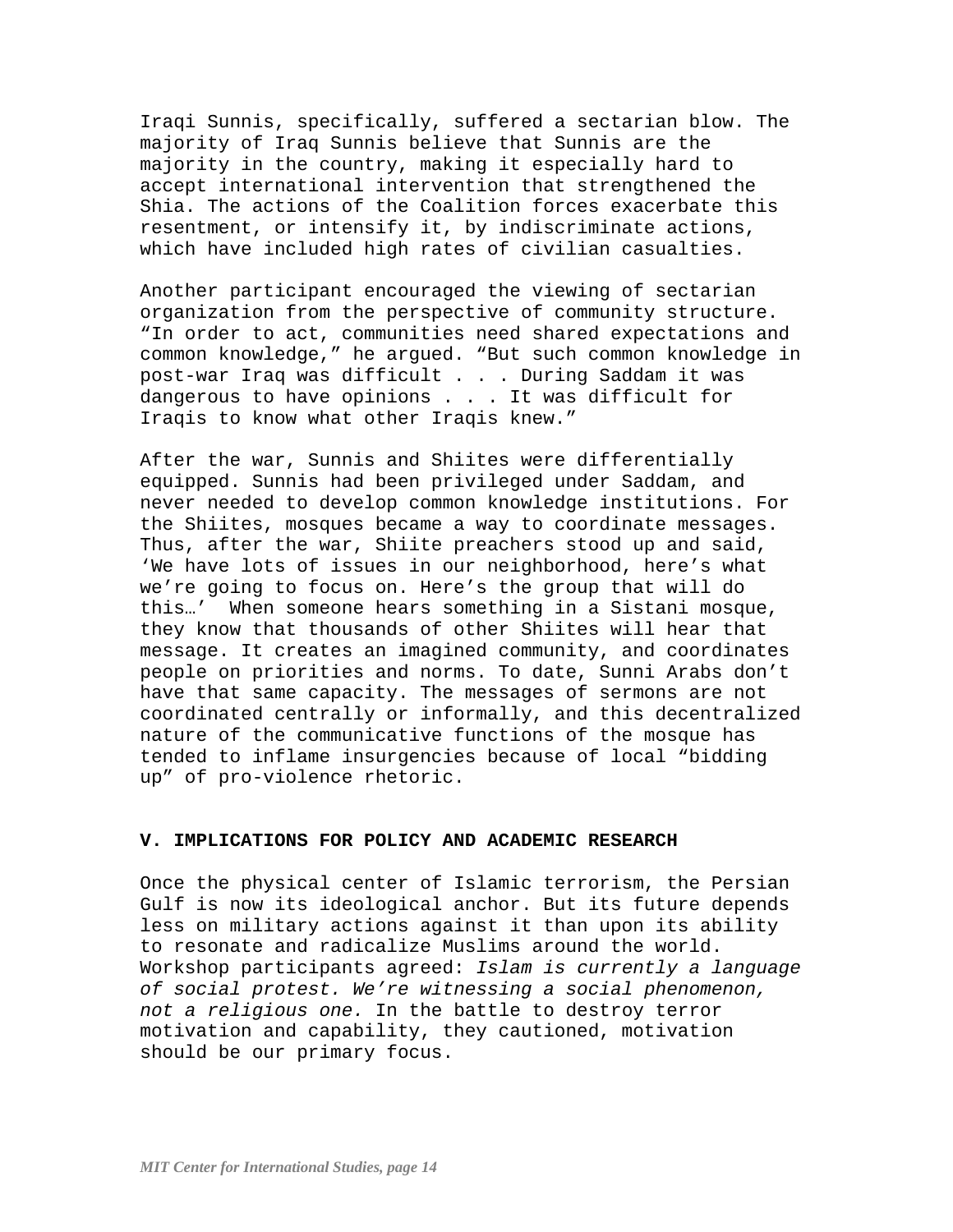We might need to rethink our approach. Police responses to organized terror and self-radicalizers have so far been to arrest clerics or other designated "inciters"—in Saudi Arabia, Iraq, Britain and the United States. But the empirics say that organized Islamic groups do not officially recruit, and self-radicalizers don't rely directly upon them. Therefore, arresting clerics will not stem the tide of radicalization. Also, this approach often reinforces feelings of prejudice or unfair treatment within communities.

We should pay greater attention to the way we use military force. Specifically, calculations for using force may need to give greater weight to the costs of expected and unexpected civilian casualties. Media images of callous destruction are ubiquitous throughout the Arab world—not just in jihadi videos. Easily interpreted as offensive attacks, these play right into the hands of jihadi narratives.

In Washington, it is hard to escape calls for a "war of ideas." As one participant noted, "the implication is that we should just sell ourselves better—that with more information, people will see we're good." But current proposals evince little understanding of social psychology, and seem bound for failure. For instance, one explicit U.S. goal is to counter Salafism. Yet studies show that the only way we have managed to bring people away from jihad was to show them a different *Salafi* way.

Likewise, proposals to plant stories in foreign presses or to build a coherent propaganda message are naïve. This is because people—and especially people trying to interpret actions across cultures—weigh consequences more than intentions as predictors of future behavior. Consider this in our own lives: Despite several communiqués following 9/11, what the terrorists wanted to do with their attacks is irrelevant to Americans. We paid attention to consequences.

What then can we do? The only successful strategy of the United States so far was successful because it wasn't a strategy at all: Tsunami relief in Indonesia. Before the tsunami, 80 percent of Indonesians felt the United States was going to invade Indonesia. Then the tsunami hit, and Indonesians saw the United States giving aid without conditions. Indonesians understood for the first time in a